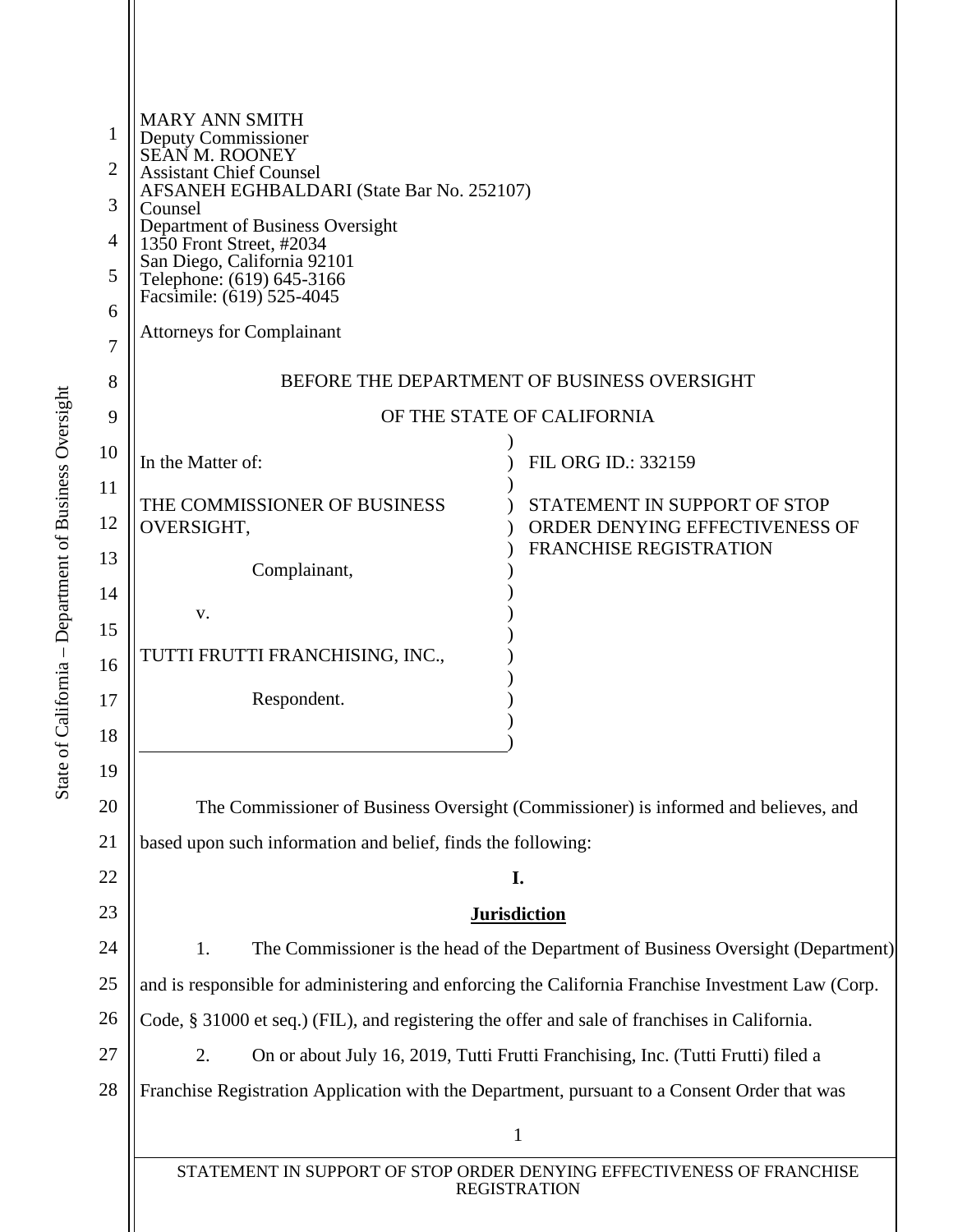3

4

5

6

7

8

9

10

11

12

13

14

15

16

17

18

19

1 2 executed on March 4, 2019, by affiliate companies that are related to Tutti Frutti by common ownership, shareholdings or other means of control.

3. The Commissioner has determined to deny the effectiveness of the franchise registration application of Tutti Frutti pursuant to the terms of the March 2019 Consent Order, and Corporations Code sections 31115 and 31117.

### **II.**

#### **Statement of Facts**

4. Wellspring Industry, Inc. (Wellspring), ILTF, Inc. dba Tutti Frutti (ILTF), and OMB, Inc. dba O' My Buns! (OMB) (collectively, the Wellspring Companies) are affiliate companies of Tutti Frutti, and are related to Tutti Frutti by common ownership, shareholdings or other means of control.

5. The Wellspring Companies formed Tutti Frutti for the purpose of offering and selling Tutti Frutti franchises in California.

6. From 2007 to 2016, the Wellspring Companies offered and sold franchise investments in California without registration or exemption in violation of Corporations Code section 31110.

7. On or about March 4, 2019, the Wellspring Companies entered into a Consent Order with the Commissioner for the purpose of resolving the violations of Corporations Code section 31110. The March 2019 Consent Order is incorporated herein by reference.

20 21 22 23 24 25 26 8. Under the terms of the March 2019 Consent Order, the Wellspring Companies were ordered to: (i) pay an administrative penalty in the total amount of \$135,000.00; (ii) file with the Commissioner notices of violation in compliance with the provisions of Corporations Code section 31303 and California Code of Regulations, title 10, section 310.303; (iii) send the approved notices of violation to all of their California franchisees; (iv) make an offer of rescission of all franchise agreements to certain franchisees; (v) pay restitution to the franchisees that accept their offer of rescission, and (vi) attend eight hours of remedial franchise education.

27 28 9. In addition, under the terms of the March 2019 Consent Order, the Wellspring Companies formed an affiliate entity, Tutti Frutti, for the purpose of offering and selling Tutti Frutti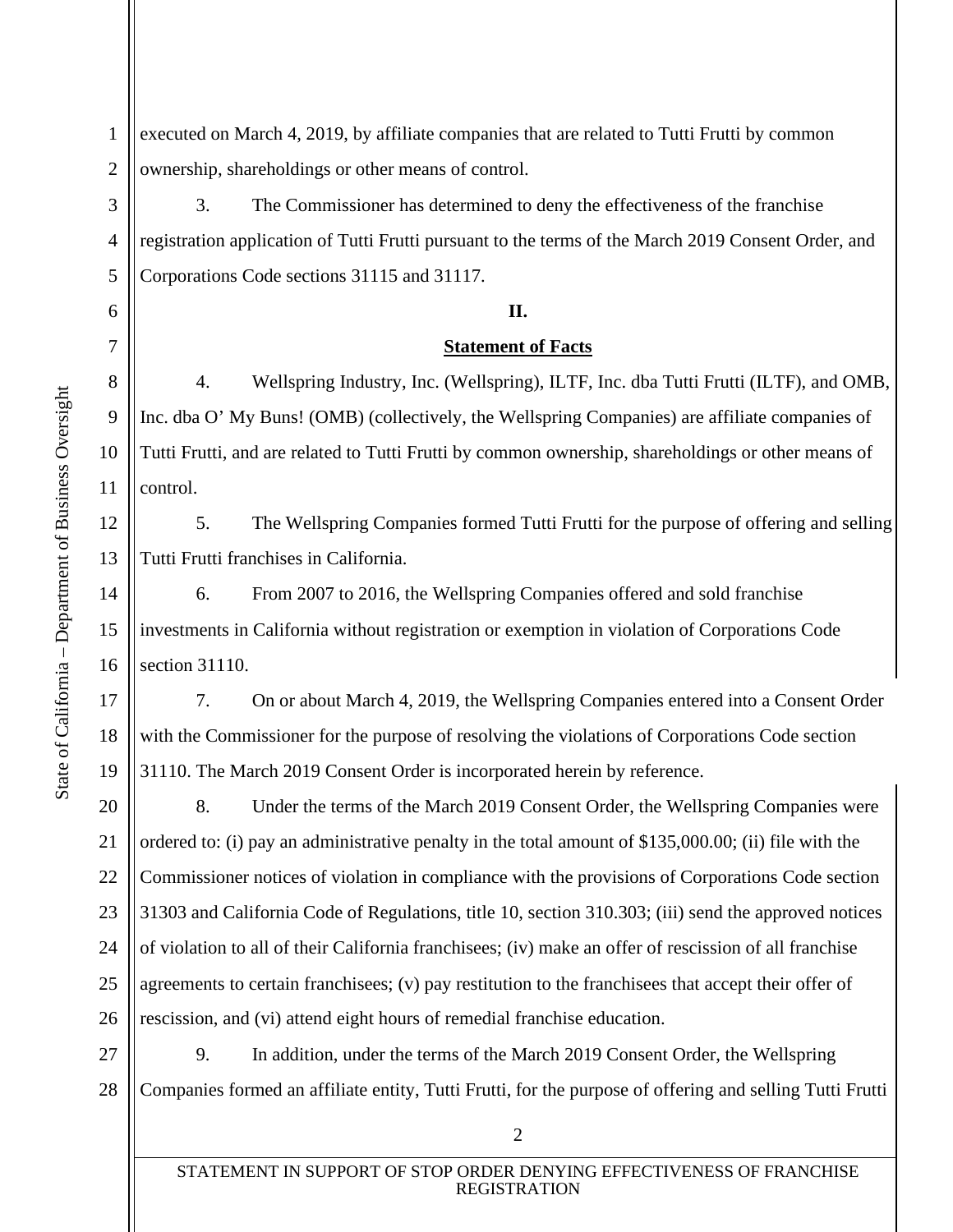1

2

3

4

5

6

7

8

9

10

11

12

13

14

15

16

17

18

19

20

21

franchises in California. Within 90 days of the effective date of the Consent Order, Tutti Frutti was required to file an Initial Franchise Registration Application with the Department, pursuant to Corporations Code section 31111, and in compliance with the FIL and the Department's Guidelines for Franchise Registration. The Consent Order was required to be disclosed in each such Initial Franchise Registration Application and the approved disclosure statement was required to be delivered to all California franchisees along with the notice of violation in satisfaction of the requirements of Section 310.303(d).

10. Pursuant to paragraph 9 of the March 2019 Consent Order, Wellspring Companies and their respective affiliates, successors, and assigns agreed that a breach of the Consent Order would be cause for the Commissioner to immediately deny any pending application of the Wellspring Companies and their respective affiliates, successors, and assigns, by whatever names they might be known.

11. As described above, the Wellspring Companies agreed and were ordered to pay the \$135,000.00 penalties in equal installments that were due on the following dates:

a. \$33,750.00 was due on March 11, 2019;

b. \$33,750.00 was due on July 2, 2019;

c. \$33,750.00 was due on October 30, 2019; and

d. \$33,750.00 is due on March 3, 2020.

12. To this date, the Wellspring Companies only paid the first installment payment, but failed to pay the second and third installment payments. The fourth installment payment is due in March of 2020. The remaining unpaid penalty balance is \$101,250.00.

22 23 24 25 26 13. On or about March 14, 2019, the Wellspring Companies filed their notices of violation. On or about March 15 and April 18, 2019, the Department notified the Wellspring Companies that their notices of violation were incomplete and deficient and failed to comply with the provisions of Corporations Code section 31303 and California Code of Regulations, title 10, section 310.303, as required by the March 2019 Consent Order and FIL.

27 28 14. On or about May 20 and May 21, 2019, the Department sent letters to the Wellspring Companies stating that their notices of violation will be considered abandoned unless the notices of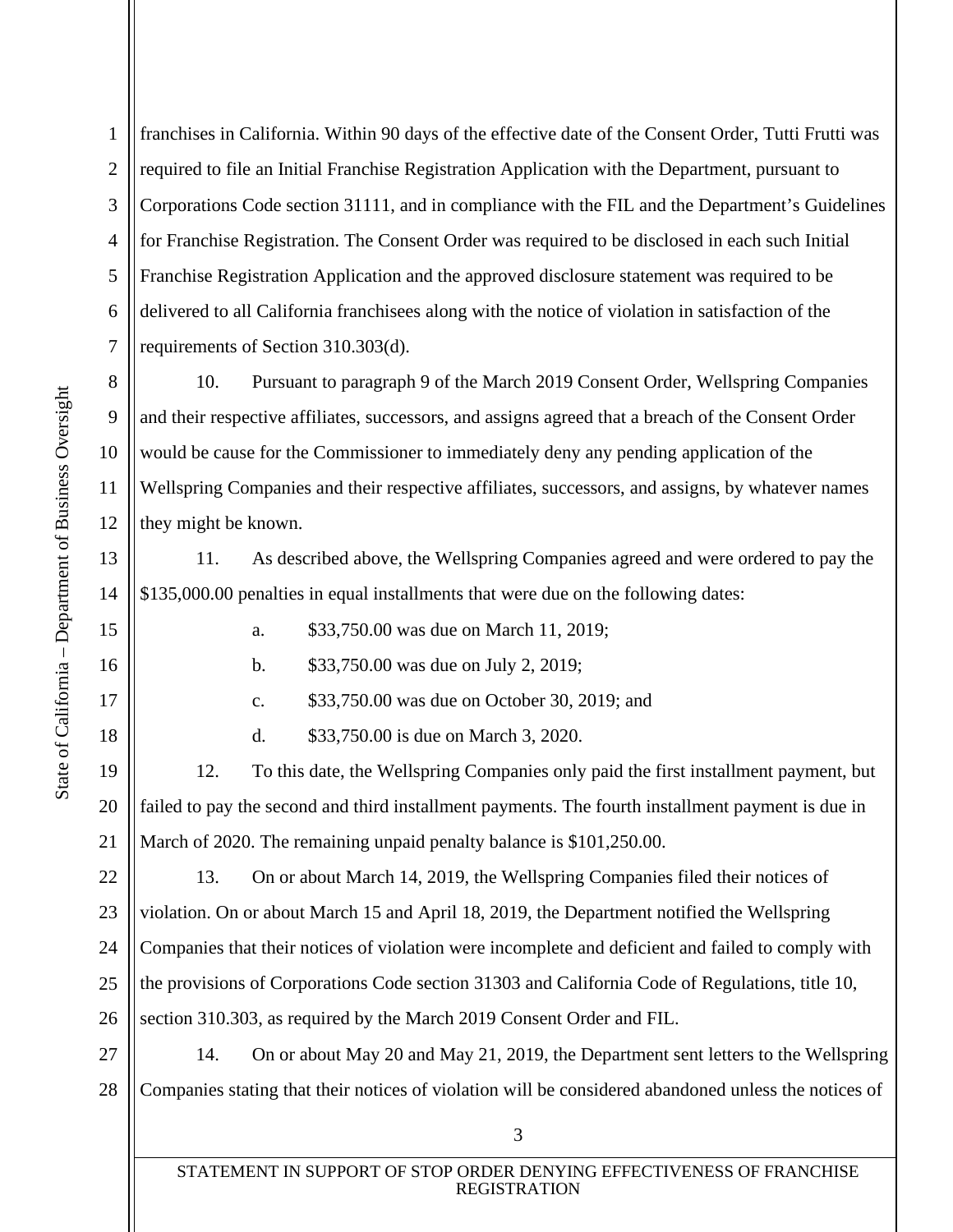1

2

3

4

5

6

7

8

9

10

11

12

13

14

15

17

18

19

20

21

23

24

25

26

violation conform and comply with the provisions of Corporations Code section 31303 and California Code of Regulations, title 10, section 310.303. The Wellspring Companies failed to timely cure the insufficiencies of the notices of violation. On or about June 17, 2019, the Commissioner issued orders declaring the notices of violation as abandoned.

15. On or about July 16, 2019, the Wellspring Companies filed another draft of the notices of violation with the Department, which again failed to comply with the provisions of Corporations Code section 31303 and California Code of Regulations, title 10, section 310.303.

16. On or about July 16, 2019, Tutti Frutti filed a Franchise Registration Application with the Department.

17. On or about July 18, July 31, August 9 and September 20, 2019, the Department communicated with, and sent comment letters to Tutti Frutti and Wellspring Companies inquiring about their ownership structure and financial condition, liability and viability.

18. Tutti Frutti and Wellspring Companies failed to satisfactorily answer the Department's questions regarding their ownership structure and financial condition, liability and viability.

16 22 19. On or about June 14, July 9 and September 13, 2019, the Department notified the Wellspring Companies that they were in breach of the March 2019 Consent Order. The Wellspring Companies were notified that they failed to pay the remaining installment payments, which were due on July 2 and October 30, 2019, and failed to file the notices of violation that complied with the provisions of Corporations Code section 31303 and California Code of Regulations, title 10, section 310.303. The Wellspring Companies had over six months to cure the breach, which they have failed to cure.

20. The Wellspring Companies notified the Department of their inability to pay subsequent installment payments and expressed their desire to move the proceeding forward. On or about August 1 and September 24, 2019, the Wellspring Companies requested the Department to revise the installment payments, and proposed a revised installment payment plan.

27 28 21. In response to their request, the Department requested the Wellspring Companies to provide supporting financials proving their ability to make the proposed revised payments. The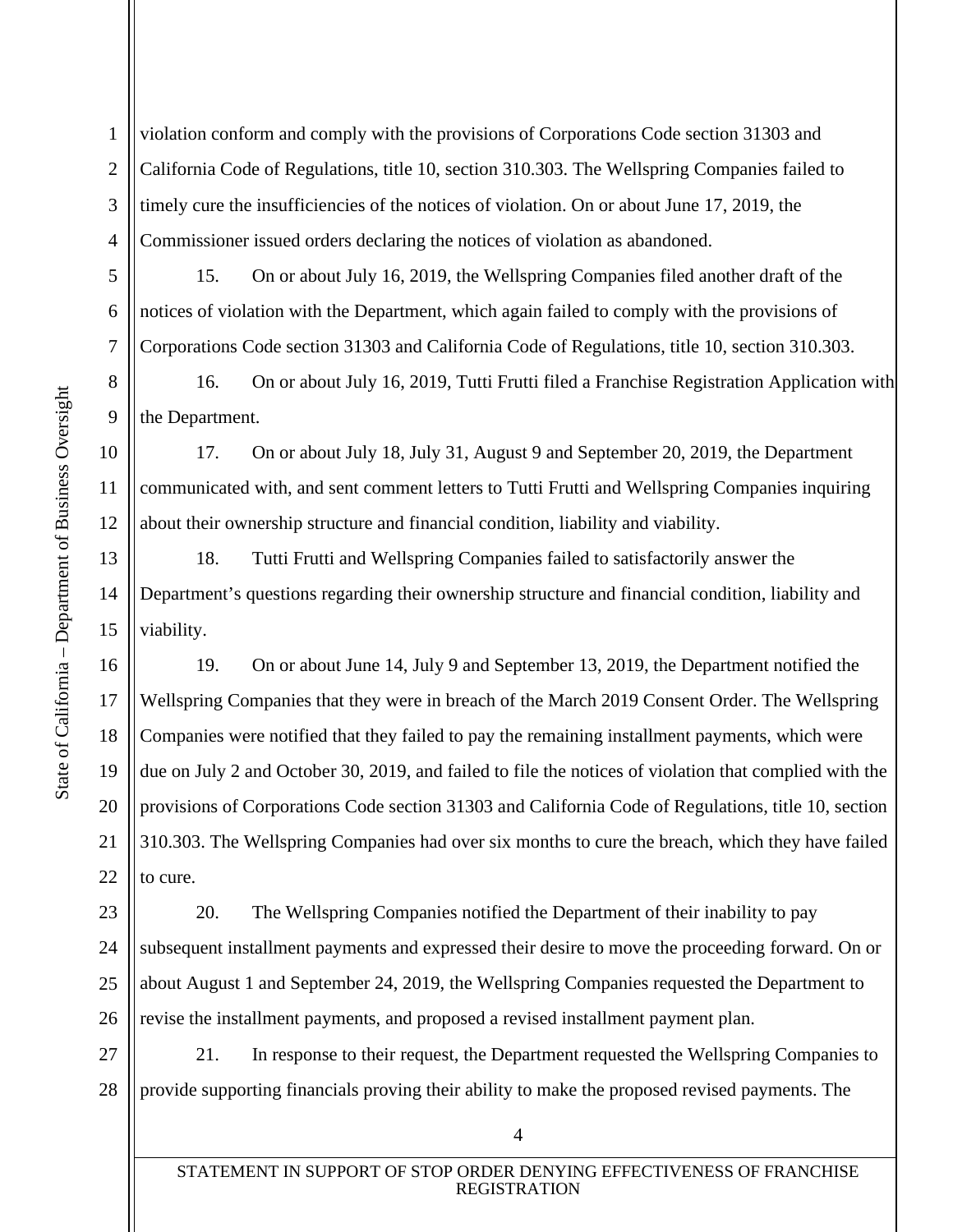1 Wellspring Companies were unable to provide proof of same.

22. On or about November 18, 2019, the Wellspring Companies sent another letter to the Department, proposing a different payment plan and resolution to the notices of violation matter. The Wellspring Companies also claimed that the notices of violations are in compliance and requested the Department to accept the notices of violations.

23. The Department has determined that Wellspring Companies' revised proposal plans lack proof of performance and are unacceptable.

24. The Wellspring Companies are in breach of the agreed terms of the March 2019 Consent Order by failing to pay the installment payments that were due in July and October of 2019, and failing to provide satisfactory explanation regarding the notices of violation.

25. The Wellspring Companies agreed that the Commissioner may deny the pending registration application of Tutti Frutti in the event they failed to timely comply with any of the terms of the March 2019 Consent Order.

26. In addition, Tutti Frutti failed to satisfactorily answer the Department's questions regarding its registration application, ownership structure and financial condition, liability and viability.

## **III. Applicable Law**

21

22

23

24

25

26

27

28

2

3

4

5

6

7

8

9

10

11

12

 5 STATEMENT IN SUPPORT OF STOP ORDER DENYING EFFECTIVENESS OF FRANCHISE REGISTRATION 27. Corporations Code section 31115 provides, in relevant part: The commissioner may summarily issue a stop order denying the effectiveness of or suspending or revoking effectiveness of any registration if the commissioner finds: (a) That there has been a failure to comply with any of the provisions of this law or the rules of the commissioner pertaining thereto. (b) That the offer or sale of the franchise would constitute misrepresentation to, or deceit or fraud of the purchasers, or that, in the case of a franchise other than a subfranchise, a major inducement to prospective franchisees is fees or other compensation from participation in the sale of additional franchises.